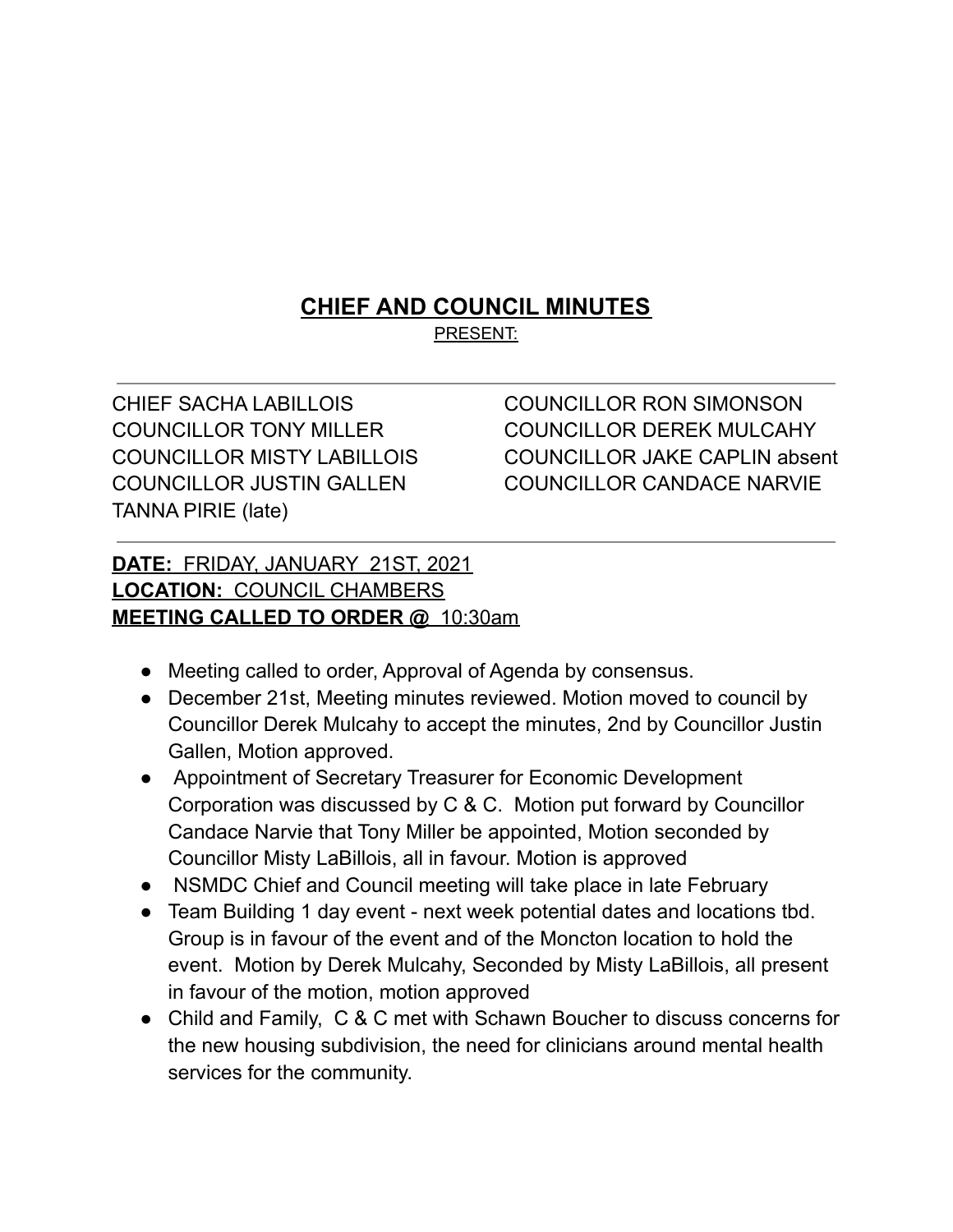- Further discussions took place around the ADAP program and since inception issues have evolved. This is a need for evolving services na programs.Crisis situations arise and we need staff professionally trained to assist. Wrap around services to be had with C&F, Health and members of Council who wish to participate.
- Shawn brought forward that the provincial rates for social workers have been adjusted, which requires us adjusting our rates. Shawn will have to provide some retroactive wages for some of his staff.
- C&C met with Paul Savoie from housing re: damages to new homes. Windows and door damaged by tenant. Window and Door have been ordered by Paul, C&C advised Paul that there will be a fee to the tenant and damages will be recorded in the file and the housing policy must be followed.
- Un-authorized PO issue has been resolved
- Requests for Air Exchanges reviewed, Paul will identity funds and move forward.
- Tractor needs repairs approximately \$1500 -\$2500. Parts and labour
- Blue Bins have been ordered for the homes in the new subdivision
- Public works building needs repairs on the furnace
- Leadership Room needs repairs, when the roof is repaired all the items will be addressed at that time. Paul to follow up with Andre Bernard and have this scheduled for Spring 2022
- Several housing requests were brought forward and discussed
- Judith LaBillois -EMAP project needs to be completed before further movement.
- Succession planning is required for public works technician
- Succession planning in finances is required for a payroll clerk
- Arco bill is all resolved and requires a signature.

## **NEXT MEETING DATE: TUESDAY, JANUARY 25TH, 2020**

## **MEETING ADJOURNED 11:47am**